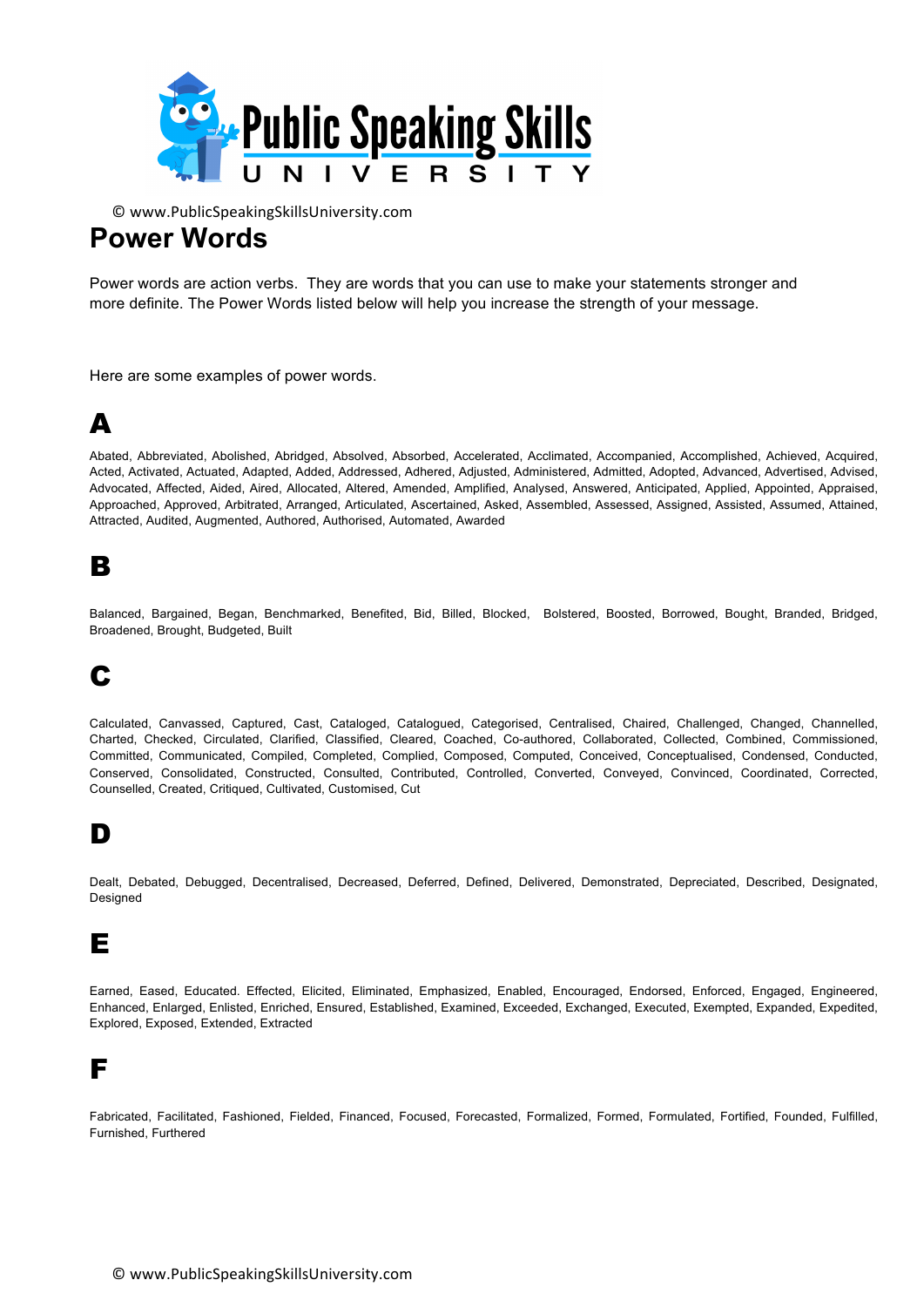

#### G

Gained, Gathered, Gauged, Generated, Governed, Graded, Granted, Greeted, Grouped, Guided

### H

Handled, Helped, Hired, Hosted

### I

Identified, Illuminated, Illustrated, Implemented, Improved, Improvised, Inaugurated, Incorporated, Increased, Incurred, Individualized, Indoctrinated, Induced, Influenced, Initiated, Innovated, Inquired, Inspected, Inspired, Installed, Instigated, Instilled, Instituted, Instructed, Insured, Integrated, Interacted, Interpreted, Intervened, Interviewed, Introduced, Invented, Inventoried, Invested, Investigated, Invited, Involved, Isolated, Issued

### J

Joined, Judged, Justified

# K

Kept

# L

Launched, Lectured, Led, Lightened, Liquidated, Litigated, Lobbied, Localized, Located, Logged

# M

Maintained, Managed, Mapped, Marketed, Maximized, Measured, Mediated, Merchandised, Merged, Minimized, Modeled, Moderated, Modernized, Modified, Monitored, Motivated, Moved, Multiplied

# N

Named, Narrated, Navigated, Negotiated, Netted, Noticed, Nurtured

#### O

Observed, Obtained, Offered, Opened, Operated, Orchestrated, Ordered, Organized, Oriented, Originated, Overhauled, Oversaw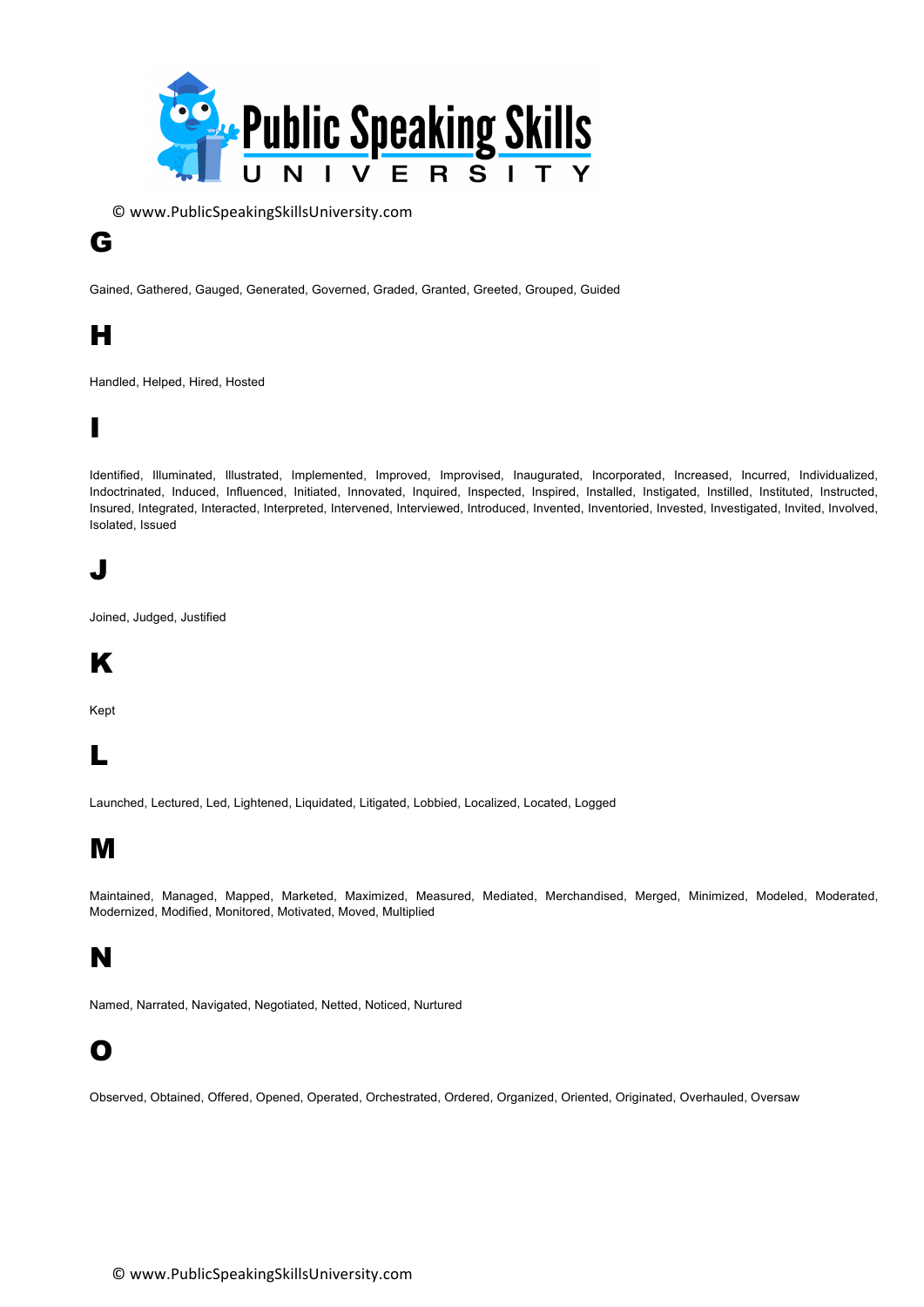

Participated, Patterned, Performed, Persuaded, Phased, Photographed, Pinpointed, Pioneered, Placed, Planned, Polled, Prepared, Presented, Preserved, Presided, Prevented, Processed, Procured, Profiled, Programmed, Projected, Promoted, Prompted, Proposed, Proved, Provided, Publicized, Published, Purchased, Pursued

#### Q

P

Qualified, Quantified, Quoted

# R

Raised, Ranked, Rated, Received, Recommended, Reconciled, Recorded, Recovered, Recruited, Rectified, Redesigned, Reduced, Refined, Regained, Registered, Regulated, Rehabilitated, Reinforced, Reinstated, Rejected, Remedied, Remodeled, Renegotiated, Reorganized, Repaired, Replaced, Reported, Represented, Researched, Resolved, Responded, Restored, Restructured, Resulted, Retained, Retrieved, Revamped, Revealed, Reversed, Reviewed, Revised, Revitalized, Rewarded

# S

Safeguarded, Salvaged, Saved, Screened, Secured, Segmented, Selected, Separated, Served, Serviced, Settled, Shaped, Shortened, Shrank, Signed, Simplified, Simulated, Sold, Solicited, Solved, Spearheaded, Specialized, Specified, Speculated, Spoke, Spread, Stabilized, Staffed, Staged, Standardized, Steered, Stimulated, Strategized, Streamlined, Strengthened, Stressed, Structured, Studied, Submitted, Substantiated, Substituted, Suggested, Superseded, Supervised, Supplied, Supported, Surpassed, Surveyed, Synchronized, Systematized

# T

Tabulated, Tailored, Targeted, Taught, Tightened, Took, Traced, Traded, Trained, Transacted, Transferred, Transformed, Translated, Transmitted, Transported, Treated, Tripled, Troubleshot, Tutored

### U

Uncovered, Underlined, Underscored, Undertook, Underwrote, Unearthed, Unified, United, Updated, Upgraded, Urged, Used, Utilized

#### V

Validated, Valued, Verbalized, Verified, Viewed, Visited, Visualized, Voiced, Volunteered,

# W

Weathered, Weighed, Welcomed, Widened, Withstood, Witnessed, Won, Worked, Wrote,

#### X

…

© www.PublicSpeakingSkillsUniversity.com